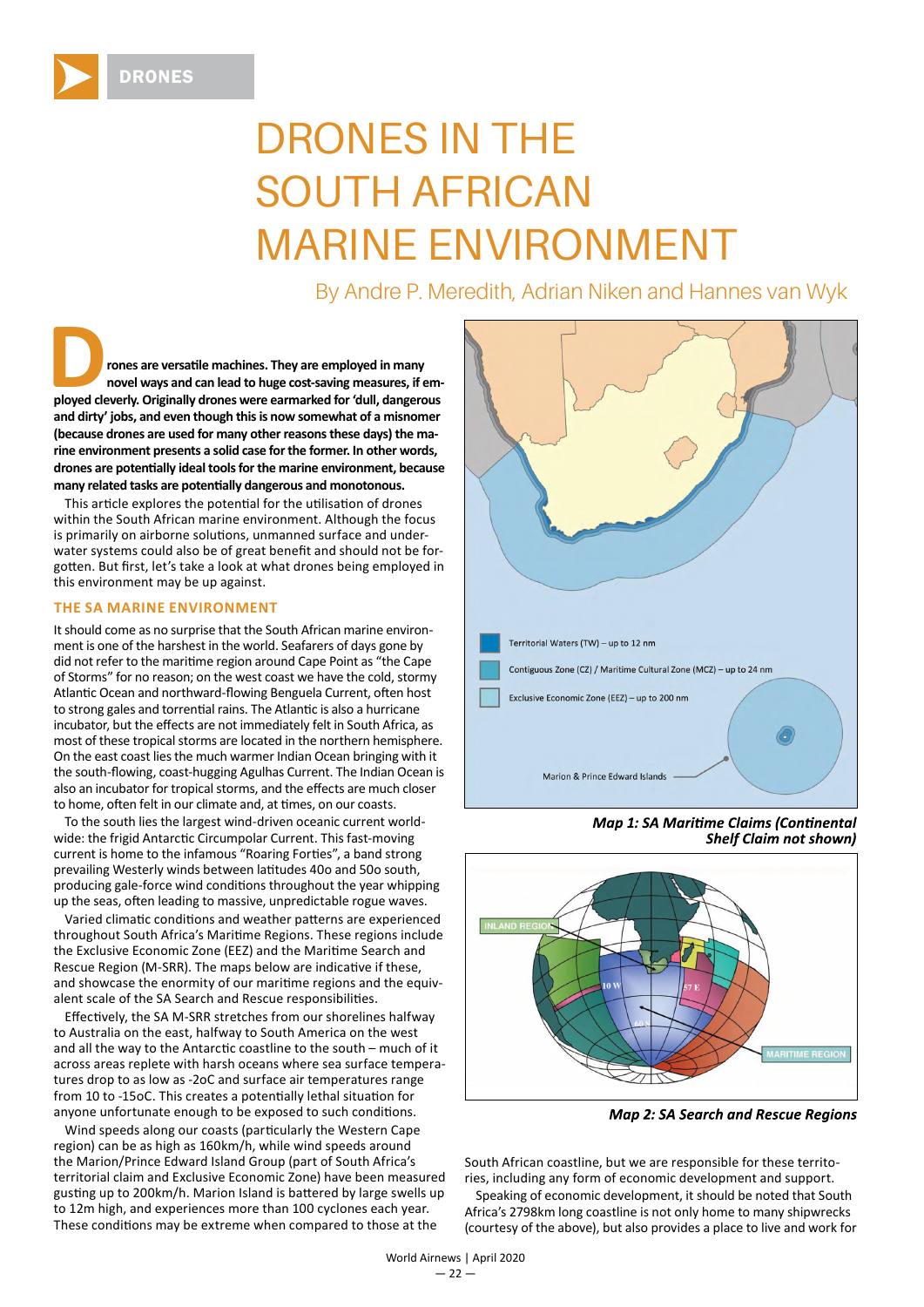

a large part of the populace. Close on 40% of the national population live within the 100km wide coastal band. The SA marine environment harbours rich biodiversity, as well as minerals and other natural resources, worth exploiting for local economic development. Our EEZ covers an oceanographic area of approximately 1,553,000 km2, and is home to rich fishing grounds, world-renowned shellfish, rare minerals and sources of energy. Coastal mining contributes to more than 7.5% of the national GDP annually, and large quantities of crude petroleum, natural gas, marine diamonds, titanium and zirconium is extracted each year, for both local use and export.

Eight major ports serve the shipping community and act as entry points for commercial goods and people entering the country. South Africa's location halfway between the East and the West has led to the shipping routes around the southern tip of Africa being some of the busiest worldwide, the only other viable alternative being passage through the Suez Canal. An increase in piracy around the Horn of Africa has led to an increase in shipping traffic around the Cape.

South Africa still ranks among the top 12 maritime trading nations, commanding 6% of the total world sea trade.

Currently, piracy at sea is less of an issue in South African waters - being of greater concern in the Mozambican channel and further north along the East African coast - but of major concern is the threat of poaching and illegal fishing. Along our coasts Abalone is constantly under threat and our marine resources are fair game to anyone willing to risk entry into our EEZ with the intent on illegal activities. Illegal entry into via our ports is also of concern, as is the importing and exporting of illegal goods. South Africa is host to many marine parks, marine protected areas and estuaries, where human activity is carefully monitored to help sustain the fauna, flora and sea life within.

The direct and indirect benefits from tourism account for almost 9% of the total national GDP. This is a huge monetary influx for the country, and no doubt the coastal tourism segment makes up a large portion of this figure. Coastal leisure activities are primarily concentrated along the shoreline and within shallower waters (within the 12 nautical mile territorial waters bordering the coastline). Oceanic cruises operate regularly to and from our ports and utilise regular shipping lanes running past the Cape of Good Hope between East and West. The demand has doubled each decade, indicating continued increase in traffic and visitors to our ports and shores.

Aeronautical activity over our oceans is less frequent, but many direct flights to the East and West operate from our airports directly across our territorial waters and across our search and rescue region. The greatest threat to civil and commercial aviation in context of a marine environment is the danger of an incident leading to a forced landing in the sea. This requires an effective and well-equipped SAR initiative to reduce loss of life.

## **MARINE ACTIVITIES**

The activities taking place within our marine environment can be grouped within each of the six primary maritime zones. The table below provides a summary of major marine-based activities and the zones within which they typically occur. Only civil and commercial (non-military) activities have been listed.

| <b>Activity</b>                                     | <b>CO</b> | <b>TW</b> | $CZ/MCZ$   EEZ   CS |  | <b>SRR</b> |
|-----------------------------------------------------|-----------|-----------|---------------------|--|------------|
| <b>Commercial fishing</b>                           |           |           |                     |  |            |
| Recreational/Sustenance fishing                     |           |           |                     |  |            |
| Zirconium and Titanium mining                       |           |           |                     |  |            |
| Commercial shipping                                 |           |           |                     |  |            |
| Maritime leisure and recreation                     |           |           |                     |  |            |
| Commercial aviation                                 |           |           |                     |  |            |
| Recreational aviation                               |           |           |                     |  |            |
| Marine diamond mining                               |           |           |                     |  |            |
| Oceanic cruises                                     |           |           |                     |  |            |
| Oil and Natural gas                                 |           |           |                     |  |            |
| TW: Territorial Waters (12nm)<br><b>CO</b> : Coasts |           |           |                     |  |            |

*CZ/MCZ: Mariti me Cultural Zone (24nm) EEZ: Exclusive Economic Zone (200nm)*

*CS: Conti nental Shelf Zone (~350nm) SRR: Mariti me Search and Rescue Region*

## **DRONES IN THE MARINE ENVIRONMENT**

What is important to take from the preceding sections is that we certainly have a very active marine environment. These days, many terrestrial activities benefit following the introduction of commercial drones, their accessibility and ease of use making them valuable tools to both professionals and recreationalists, alike. In the same way, drones could become valuable force multipliers within the marine environment and be used very effectively in support of marine activities in the following ways.

- **• Long Range Maritime SAR:** Searching for people or items at sea - especially across open ocean and hundreds of kilometres from the nearest land - can be tedious, time consuming and potentially dangerous to search crews. Drones can extend the search radii during searches, stay aloft for prolonged time periods, continue searches when weather turns hostile, all whilst reducing exposure time for search and rescue crews to the elements. If so equipped, a search drone could air-drop supplies and even inflatable rafts to located survivors.
- **• Coastal SAR:** Small drones can be used to deliver life jackets, small flotation devices or other critical items to persons in distress immediately off -shore. A drone of this calibre could be an essential extension to existing rescue services, including the NSRI and on-shore Life Guards.
- **• Coastal and Marine Surveillance:** Drones can be used to assist in the monitoring of the health, pollution state and overall condition of our Marine Protected Areas, national parks, estuaries, coastal wetlands, coastal flora and fauna, marine life and the condition of our coasts in general. Airborne drones can cover large and inaccessible areas with ease, providing real-time imagery to operators and interested parties.
- **• Maritime Security:** Drones can be used as force multipliers in the provisioning of surveillance to help combat piracy, marine poaching, illegal fishing and illegal entry. They can also be used to survey and help protect our national ports (coastal "points-of-entry") and other shore-located National Key Points.
- **• Commercial Fisheries:** In addition to being a tool to help combat illegal fishing activities, drones can also be used to aid the established and legal commercial fishing industry. They can be used to survey and provide data on the health of fishing populations, monitor breeding trends, the movement and location of shoals and assist with general marine resource monitoring.
- **Recreational Fishing:** Drones can be used by recreational and substance fishermen to locate good fishing grounds, and carry lures and bait to potential fishing spots.
- **• EEZ Patrol:** Long range, long endurance drones can be tasked to patrol the EEZ to monitor shipping lanes, survey shipping activities, assist with general EEZ security and monitor resources. Drones operating below cloud cover will not be limited by weather phenomena impeding visual surveillance, some of which may hamper satellite services providing the same type of support.
- **Marine Mining Support:** Drones have been used very effectively in support of terrestrial mining operations, and they could be used in support of marine and coastal mining operations, too. Activities could include general resource management, mine surveying, operations monitoring, security support, transporting of tools, spares and even mined raw materials, and maintenance support.
- **Recreational Photography (Tourism):** As an extension of the tourism industry, many tourists, holiday goers and amateur photographers use drones to take photos and shoot amateur video for personal use or sharing via social media. Coastal tourism accounts for a large percentage of total national tourism revenue and small drones will in all probability remain a firm favourite of tech-savvy holiday-goers – which should be